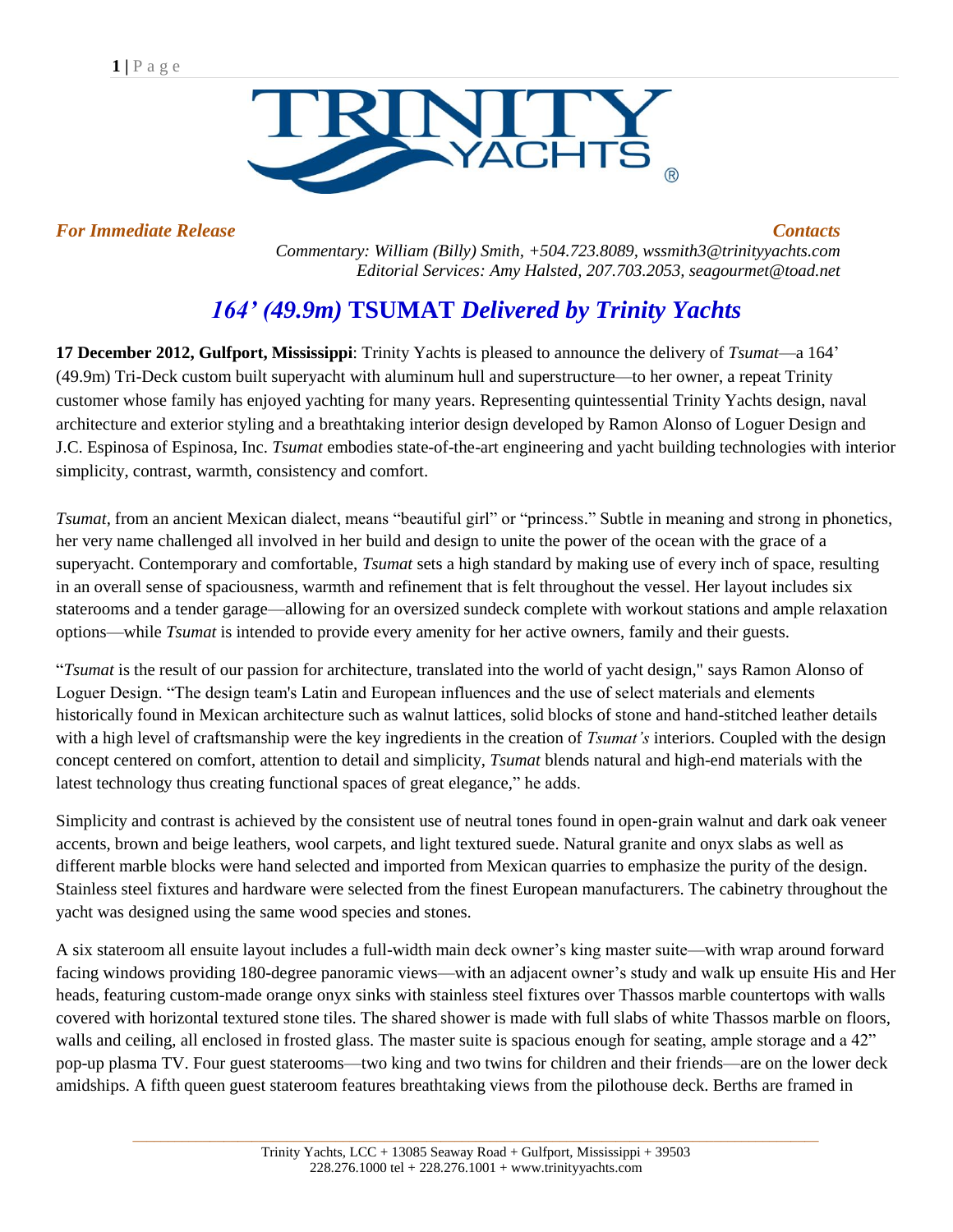open-grain walnut and leather with waterfall edges, and flanked with hand-stitched leather wrapped nightstands. Large windows assure guests remarkable views.

The main deck is highlighted by wonderfully open space in the main and dining saloons including elegant seating for 12, a complete bar and wine cellar; a spacious galley with island bar seating for enjoying the preparation of sophisticated cuisine; and, a full beam al fresco lounge.

Oversized and comfortable sectionals and a custom made dining table with backlit onyx inserts provide a perfect setting. The interior design team's Mexican architecture influence is reflected in the walnut wood lattice ceiling above and a terracotta fabric background is artfully emphasized through the use of indirect led lighting making the space more intimate.

Transitional areas like foyers and stairs are distinguished with chocolate tile leather floors and delicate leather covered railings. Wall and ceiling panels are upholstered in suede of contrasting colors and textures.

The warmth of the main deck flows into the sky lounge, providing a refined space for relaxation and amusement. The focal point of this spectacular space is the bar, which features a one-of-a-kind ocean inspired countertop and two amazing pieces of art from the owner's private collection.

*Tsumat's* full-width skylounge also features seating for 12 to dine al fresco, the captain's ensuite stateroom, pilot house, two sun pads, and, as noted, the fifth guest stateroom. Her sundeck is immense: hot tub, bar, dining for eight, quad chaise lounging, treadmills, weights, twin sun pads and still room for the rescue tender. Whether recreating or relaxing, *Tsumat's* uppermost deck opens to the world's oceans with unparalleled amenities and expanses.

"This is the second yacht I have designed for this particular client," says JC Espinosa. "His request, as in the previous project, was for a clean, modern and elegant yacht. Since he always travels with family and friends, we provided large outdoor gathering spaces on all decks and an open interior plan with large spaces flowing together within the public areas," says Espinosa. "We worked closely with Geoff van Aller of Trinity to make sure the end result would please our client. In my 25 years in the megayacht business, this is my first time working with Trinity and I must say they have delivered an outstanding yacht, *Tsumat*!"

With a draft of less than  $8'$  (<2.4m) at half load—one of Trinity Yachts marvels of superyacht engineering given a 164' (49.9m) length—*Tsumat* maneuvers easily in shallow-water destinations while maintaining her transatlantic capabilities. Simultaneously, *Tsumat's* 28' (8.5m) beam creates exceptionally large living space and plentiful and comfortable room for crew: *Tsumat* accommodates 12 owners and guests, and 11 crew.

## Trinity M/Y *Tsumat*—Primary Specifications

Name/Hull Number *TSUMAT*, Trinity Yachts Hull No. T057 Type Tri-Deck Motoryacht Construction Aluminum Hull and Aluminum Superstructure Length  $164'$  (50m) Beam 28' (8.53m) Draft, Half Load Less than 8' (<2.4m) Displacement, Trial Load 320 L.T.